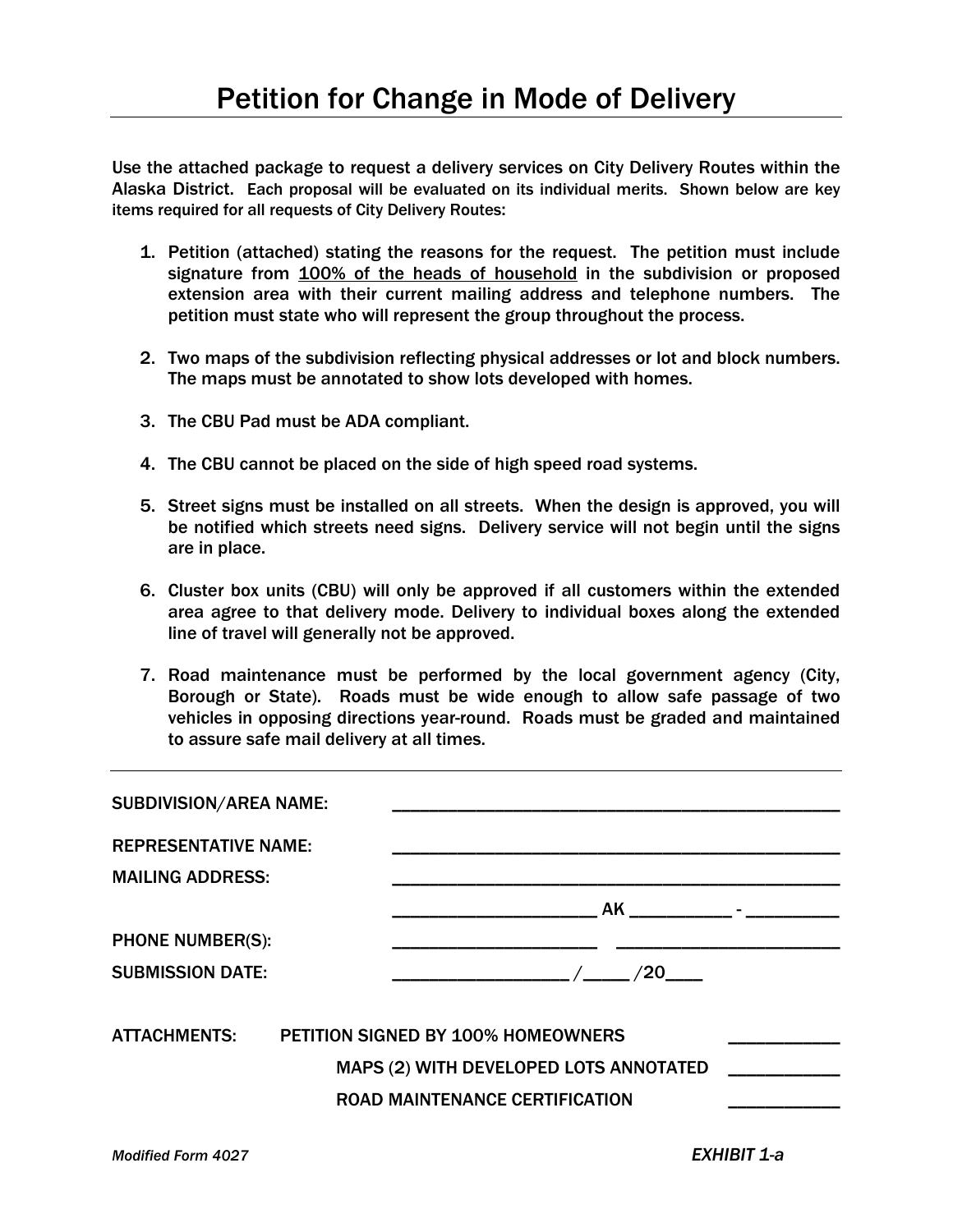## United States Postal Service PETITION FOR CHANGE IN MODE OF DELIVERY

*(To Be Completed by Petitioners)*

PETITIONERS NOTE: Proposed City Delivery Routes should ordinarily serve Postal Service with safe and clean roads to be traveled on during delivery. The Postal Service does have the right stop delivery if the private boxes are not maintained or in good condition. Generally, changes in Mode of Delivery are not made to improve existing service, or to provide door-to-door curbside service, or service over private roads, driveways, or lanes.

Petitions to extend delivery services must be approved by the majority of homeowners in or near the proposed extension area. Therefore, the petition must contain signatures and addresses of 100% of the affected heads of households as a minimum. Petitions will not be accepted from any individuals/businesses not a part of the area considered for the extension.

When the petition has been completed, submit it to the postmaster of the office from which service is desired.

## TO: POSTMASTER

\_\_\_\_\_\_\_\_\_\_\_\_\_\_\_\_\_\_\_\_\_\_\_\_\_\_\_\_\_\_\_\_\_\_\_\_\_\_\_\_\_\_\_\_ \_\_\_\_\_\_\_\_\_\_\_\_\_\_\_\_\_\_\_\_\_\_ AK \_\_\_\_\_\_\_\_\_\_ - \_\_\_\_\_\_\_

\_\_\_\_\_\_\_\_\_\_\_\_\_\_\_\_\_\_\_\_\_\_\_\_\_\_\_\_\_\_\_\_\_\_\_\_\_\_\_\_\_\_\_\_

The undersigned request Contract Delivery Service from your post office. Petitioners not receiving mail on the route must show complete mailing address.

| <b>Head of Household Name</b> | <b>Location Address</b> | <b>Mailing Address</b> | <b>Phone Number</b> |
|-------------------------------|-------------------------|------------------------|---------------------|
|                               |                         |                        |                     |
|                               |                         |                        |                     |
|                               |                         |                        |                     |
|                               |                         |                        |                     |
|                               |                         |                        |                     |
|                               |                         |                        |                     |
|                               |                         |                        |                     |
|                               |                         |                        |                     |
|                               |                         |                        |                     |
|                               |                         |                        |                     |

*(Use "Continuation Sheet" if more than 10 families are involved with this petition)*

\_\_\_\_\_\_\_\_\_\_\_\_\_\_\_\_\_\_\_\_\_\_\_\_\_\_\_\_\_\_\_\_\_\_\_\_\_\_\_\_\_\_\_\_\_\_\_\_\_\_\_\_\_\_\_\_\_\_\_\_\_\_\_\_\_\_\_\_\_\_\_\_\_\_\_\_\_\_\_\_\_\_\_\_\_\_\_\_\_\_\_\_\_ \_\_\_\_\_\_\_\_\_\_\_\_\_\_\_\_\_\_\_\_\_\_\_\_\_\_\_\_\_\_\_\_\_\_\_\_\_\_\_\_\_\_\_\_\_\_\_\_\_\_\_\_\_\_\_\_\_\_\_\_\_\_\_\_\_\_\_\_\_\_\_\_\_\_\_\_\_\_\_\_\_\_\_\_\_\_\_\_\_\_\_\_\_ \_\_\_\_\_\_\_\_\_\_\_\_\_\_\_\_\_\_\_\_\_\_\_\_\_\_\_\_\_\_\_\_\_\_\_\_\_\_\_\_\_\_\_\_\_\_\_\_\_\_\_\_\_\_\_\_\_\_\_\_\_\_\_\_\_\_\_\_\_\_\_\_\_\_\_\_\_\_\_\_\_\_\_\_\_\_\_\_\_\_\_\_\_ \_\_\_\_\_\_\_\_\_\_\_\_\_\_\_\_\_\_\_\_\_\_\_\_\_\_\_\_\_\_\_\_\_\_\_\_\_\_\_\_\_\_\_\_\_\_\_\_\_\_\_\_\_\_\_\_\_\_\_\_\_\_\_\_\_\_\_\_\_\_\_\_\_\_\_\_\_\_\_\_\_\_\_\_\_\_\_\_\_\_\_\_\_ \_\_\_\_\_\_\_\_\_\_\_\_\_\_\_\_\_\_\_\_\_\_\_\_\_\_\_\_\_\_\_\_\_\_\_\_\_\_\_\_\_\_\_\_\_\_\_\_\_\_\_\_\_\_\_\_\_\_\_\_\_\_\_\_\_\_\_\_\_\_\_\_\_\_\_\_\_\_\_\_\_\_\_\_\_\_\_\_\_\_\_\_\_

Briefly describe why you are requesting this delivery services extension

\_\_\_\_\_\_\_\_\_\_\_\_\_\_\_\_\_\_\_\_\_\_\_\_\_\_\_\_\_\_\_\_\_\_\_\_\_\_\_\_\_\_ *(Signature of Petitioners Representative*

*\_\_\_\_\_\_\_\_\_\_\_\_\_\_\_\_\_\_\_\_\_\_\_\_*